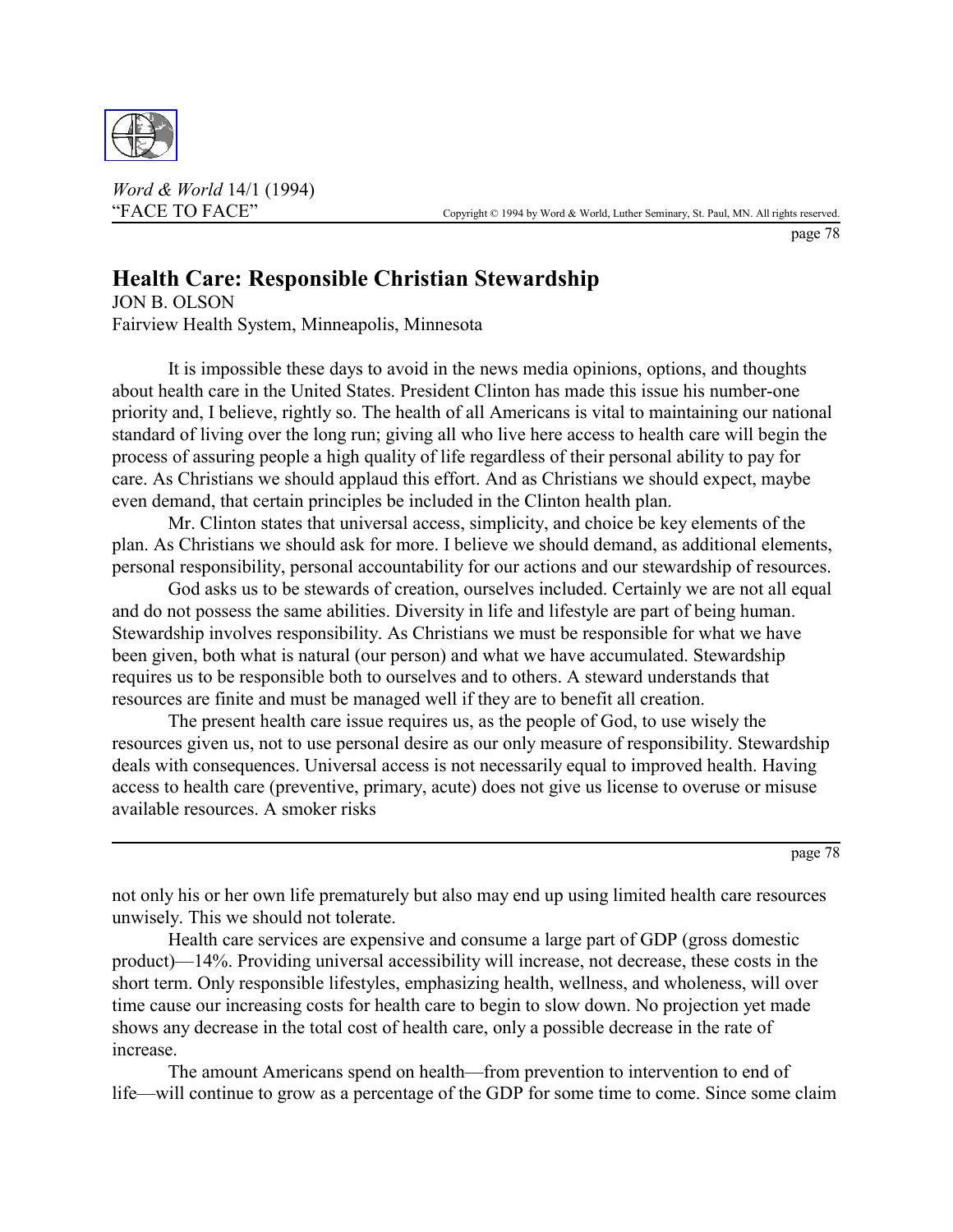that 60% of all health care costs are sustained in the last 30 days of life, a big issue is coming to understand that death is a part of life—both at the time of birth (infant mortality) and for those in their most senior of years.

God, by making humankind mortal, made death a part of life. Humankind has struggled with this since Adam and Eve. We have been taught to fear death as evil, as an ending, rather than seeing it as anew beginning, a new life, an eternal life, one with the Father glorious, a culmination, a return from whence we came.

Responsible Christians should understand this issue and allow for death—and new life—to come forward, to allow one life to be completed so another can begin or be enhanced. This is truly being stewards—stewards of life and of resources.

The policy now being debated across this land will have as one of its outcomes universal access. Will this, however, improve health, enhance our personal well-being, bring forward a new and more responsible sense of stewardship, both personal and societal?

The Christian perspective must refocus on human responsibility—on stewardship of ourselves and the resources given us to use. Christians must understand that preservation of life at all costs may sound good but defeats God's promise to us that death is only a transition to a greater life eternal.

JON B. OLSON, a fellow of the Association for Healthcare Philanthropy, is Senior Vice President for Community Relations at the Fairview Health System; he is also President of the Fairview Foundation.

page 79

## **Health Care: Responsible Social Priorities**

IDA M. MARTINSON University of California San Francisco, San Francisco, California

Four things strike me to be of uppermost concern as we consider plans to meet our health care needs. First, coverage must meet the most widespread needs, not simply acute care needs; second, a well functioning home care program must be in place in order to reduce and perhaps avoid the high costs of reinstitutionalization; third, we must deal head on with prolongation of dying; fourth, we need the wisest and most effective use of health care personnel. Whatever health care system is put in place should meet these needs.

Several years ago I was invited to Brussels, Belgium to discuss the needs of the elderly with leading worldwide health care insurers. I made my presentation, documenting how we have (through the Block Nurse Program) enabled the frail elderly to remain in their own homes in a cost-effective manner. After along discussion the president of the organization said to me, "What you are talking about is a pre-paid health care system." My reply was, "Okay, will health care insurers make this possible?" To this day, his reply continues to make me nervous: "Oh, no! We will cover what will not happen. We would rather cover heart transplants than stroke because there will be fewer heart transplants than the chronic problems associated with a stroke victim." I certainly hope and pray that health care reform will be of such thoroughness that people's common, chronic needs—less exciting perhaps than some other needs—will be met.

Coverage is one thing, the use of funds is another. I am not sure we need to put more money into the system. Better use of the money we are already spending is essential. For